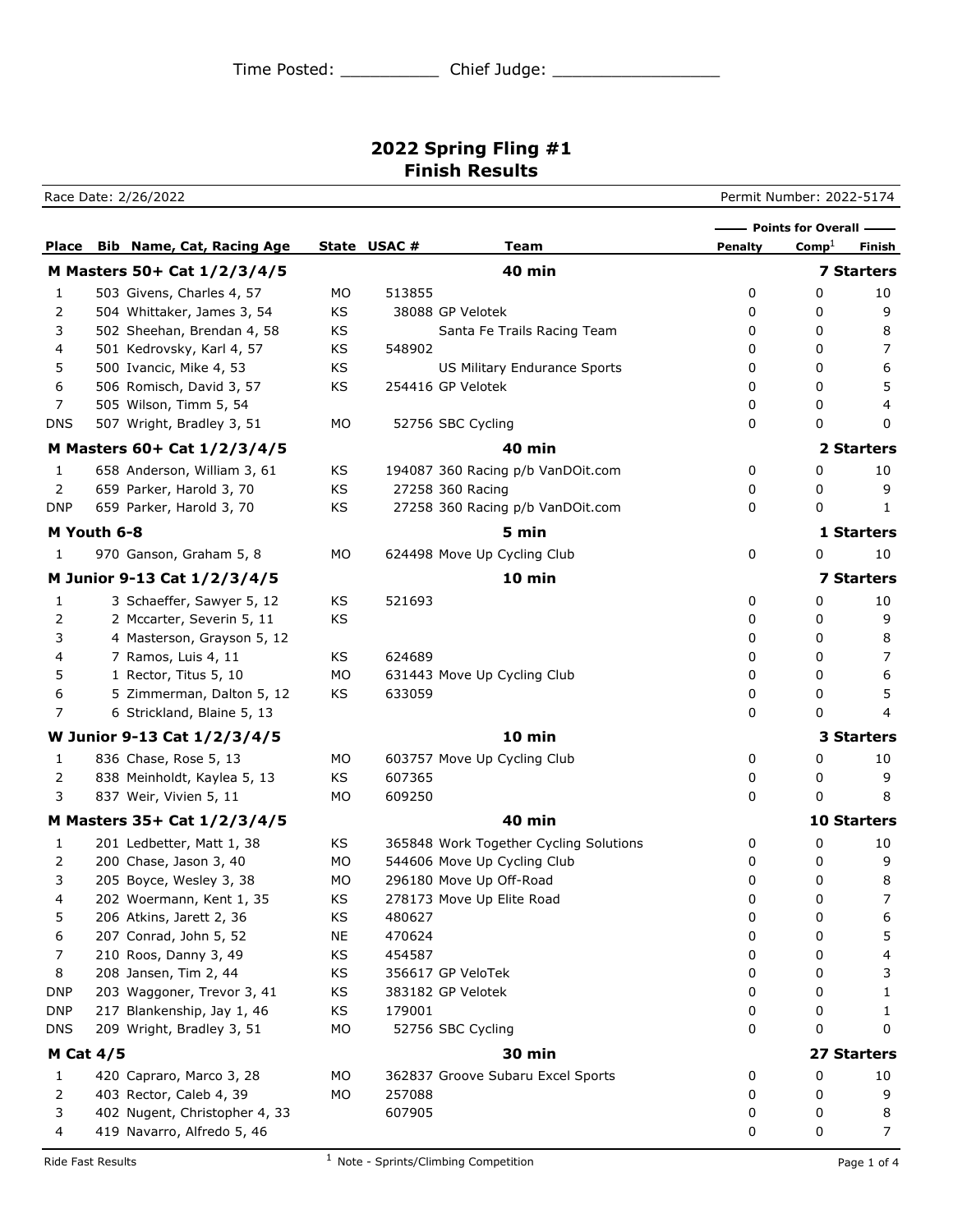|  |  |  |  | Permit Number: 2022-5174 |
|--|--|--|--|--------------------------|
|--|--|--|--|--------------------------|

|                  |  |                                  |           |             | - Points for Overall -            |         |                   |                    |
|------------------|--|----------------------------------|-----------|-------------|-----------------------------------|---------|-------------------|--------------------|
| Place            |  | <b>Bib Name, Cat, Racing Age</b> |           | State USAC# | <b>Team</b>                       | Penalty | Comp <sup>1</sup> | Finish             |
| <b>M Cat 4/5</b> |  |                                  |           |             | <b>30 min</b>                     |         |                   | 27 Starters        |
| 5                |  | 401 James, Chris 4, 32           | KS        | 477883      |                                   | 0       | 0                 | 6                  |
| 6                |  | 426 Meinholdt, Jason 4, 37       | KS        |             | 606820 GP VeloTek                 | 0       | 0                 | 5                  |
| 7                |  | 400 Gibbs, Tanner 4, 35          |           | 599999      |                                   | 0       | 0                 | 4                  |
| 8                |  | 406 Wilczinski, Ty 4, 32         | KS        | 608063      |                                   | 0       | 0                 | 3                  |
| 9                |  | 416 Verdoni, Alex 5, 21          |           |             |                                   | 0       | 0                 | 2                  |
| 10               |  | 405 Shank, Anthony 4, 28         | KS        | 607376      |                                   | 0       | 0                 | 1                  |
| <b>DNP</b>       |  | 404 Reese, Isaiah 5, 28          | МO        | 628991      |                                   | 0       | 0                 | 1                  |
| <b>DNP</b>       |  | 407 Weir, Lincoln 5, 14          | MO        | 538014      |                                   | 0       | 0                 | 1                  |
| <b>DNP</b>       |  | 408 Blake, Johnathon 4, 36       | KS        |             | 593573 GP Velotek                 | 0       | 0                 | 1                  |
| <b>DNP</b>       |  | 408 Blake, Johnathon 4, 36       | KS        |             | 593573 GP Velotek                 | 0       | 0                 | 1                  |
| <b>DNP</b>       |  | 409 skinner, christian 5, 27     | MO        | 632402      |                                   | 0       | 0                 | 1                  |
| <b>DNP</b>       |  | 410 Del rosario, Daniel 5, 33    | MO        | 497080      |                                   | 0       | 0                 | 1                  |
| <b>DNP</b>       |  | 411 Mccarter, Dallas 4, 41       | KS        | 552589      |                                   | 0       | 0                 | 1                  |
| <b>DNP</b>       |  | 412 Wilson, Michael 5, 35        | KS        | 625322      |                                   | 0       | 0                 | 1                  |
| <b>DNP</b>       |  | 413 Lippman, Jeramie 5, 44       | MO        | 608896      |                                   | 0       | 0                 | 1                  |
| <b>DNP</b>       |  | 414 Givens, Charles 4, 57        | МO        | 513855      |                                   | 0       | 0                 | 1                  |
| <b>DNP</b>       |  | 415 Poindexter, Matthew 4, 35    | MO        | 381202      |                                   | 0       | 0                 | 1                  |
| <b>DNP</b>       |  | 417 Kastli, Brian 5, 37          |           |             |                                   | 0       | 0                 | 1                  |
| <b>DNP</b>       |  | 418 Navarro, Alex 5, 15          |           |             |                                   | 0       | 0                 | 1                  |
| <b>DNP</b>       |  | 421 Couser, Jeremy 5, 37         |           |             |                                   | 0       | 0                 | 1                  |
| <b>DNP</b>       |  | 422 silva, phillipi 4, 35        | KS        |             | 624688 Move Up Cycling Club       | 0       | 0                 | 1                  |
| <b>DNP</b>       |  | 423 Jankovich, Nick 4, 31        | KS        |             | 396830 Manhattan Project          | 0       | 0                 | 1                  |
| <b>DNP</b>       |  | 424 Bookwalter, Brian 4, 45      | KS        |             | 558365 GP Velotek                 | 0       | 0                 | 1                  |
| <b>DNP</b>       |  | 425 Lingenfelser, Miche 4, 49    | KS        |             | 551014 Cycling Kansas City        | 0       | 0                 | 1                  |
| <b>M Cat 3/4</b> |  |                                  |           |             | <b>45 min</b>                     |         |                   | <b>28 Starters</b> |
| 1                |  | 321 Mayo, Tim 3, 28              | МO        | 586034      |                                   | 0       | 0                 | 10                 |
| 2                |  | 301 Davidson, Daniel 3, 25       | МO        | 600492      |                                   | 0       | 0                 | 9                  |
| 3                |  | 303 Laidlaw, Jason 3, 43         | KS        | 425041      |                                   | 0       | 0                 | 8                  |
| 4                |  | 304 Nugent, Christopher 4, 33    |           | 607905      |                                   | 0       | 0                 | $\overline{7}$     |
| 5                |  | 308 Loring, Sam 3, 40            | MO.       |             | 128569 Grip N Rip                 | 0       | 0                 | 6                  |
| 6                |  | 317 Wilson, Kurt 3, 50           | МO        |             | 333590 Cycling Kansas City        | 0       | 0                 | 5                  |
| 7                |  | 399 Kastli, Brian 5, 37          |           |             |                                   | 0       | 0                 | 4                  |
| 8                |  | 315 Boyce, Wesley 3, 38          | MO.       |             | 296180 Move Up Off-Road           | 0       | 0                 | 3                  |
| 9                |  | 320 Knight, Shawn 3, 51          | KS        |             | 290426 Cycling Kansas City        | 0       | 0                 | $\overline{c}$     |
| <b>DNP</b>       |  | 300 Angell, Patrick 3, 47        | KS        | 179718      |                                   | 0       | 0                 | 1                  |
| <b>DNP</b>       |  | 302 James, Chris 4, 32           | KS        | 477883      |                                   | 0       | 0                 | 1                  |
| <b>DNP</b>       |  | 305 Rector, Caleb 4, 39          | <b>MO</b> | 257088      |                                   | 0       | 0                 | 1                  |
| <b>DNP</b>       |  | 306 Shank, Anthony 4, 28         | KS        | 607376      |                                   | 0       | 0                 | 1                  |
| <b>DNP</b>       |  | 307 White, Rob 3, 38             | KS        |             | 534884 Grip N Rip                 | 0       | 0                 | 1                  |
| <b>DNP</b>       |  | 309 Waggoner, Trevor 3, 41       | KS        |             | 383182 GP Velotek                 | 0       | 0                 | 1                  |
| <b>DNP</b>       |  | 310 Blake, Johnathon 4, 36       | KS        |             | 593573 GP Velotek                 | 0       | 0                 | 1                  |
| <b>DNP</b>       |  | 311 Koppa, Justin 3, 46          | KS        |             | 169725 Slimenundgrossen           | 0       | 0                 | 1                  |
| <b>DNP</b>       |  | 312 Greathouse, Jacob 3, 37      | TX        |             |                                   | 0       | 0                 | 1                  |
| <b>DNP</b>       |  | 313 Williams, Hunter 4, 22       | KS        | 537826      |                                   | 0       | 0                 | 1                  |
| <b>DNP</b>       |  | 314 Poindexter, Matthew 4, 35    | MO        | 381202      |                                   | 0       | 0                 | 1                  |
| <b>DNP</b>       |  | 316 Capraro, Marco 3, 28         | MO        |             | 362837 Groove Subaru Excel Sports | 0       | 0                 | 1                  |
| <b>DNP</b>       |  | 319 Wright, Bradley 3, 51        | МO        |             | 52756 SBC Cycling                 | 0       | 0                 | 1                  |

Race Date: 2/26/2022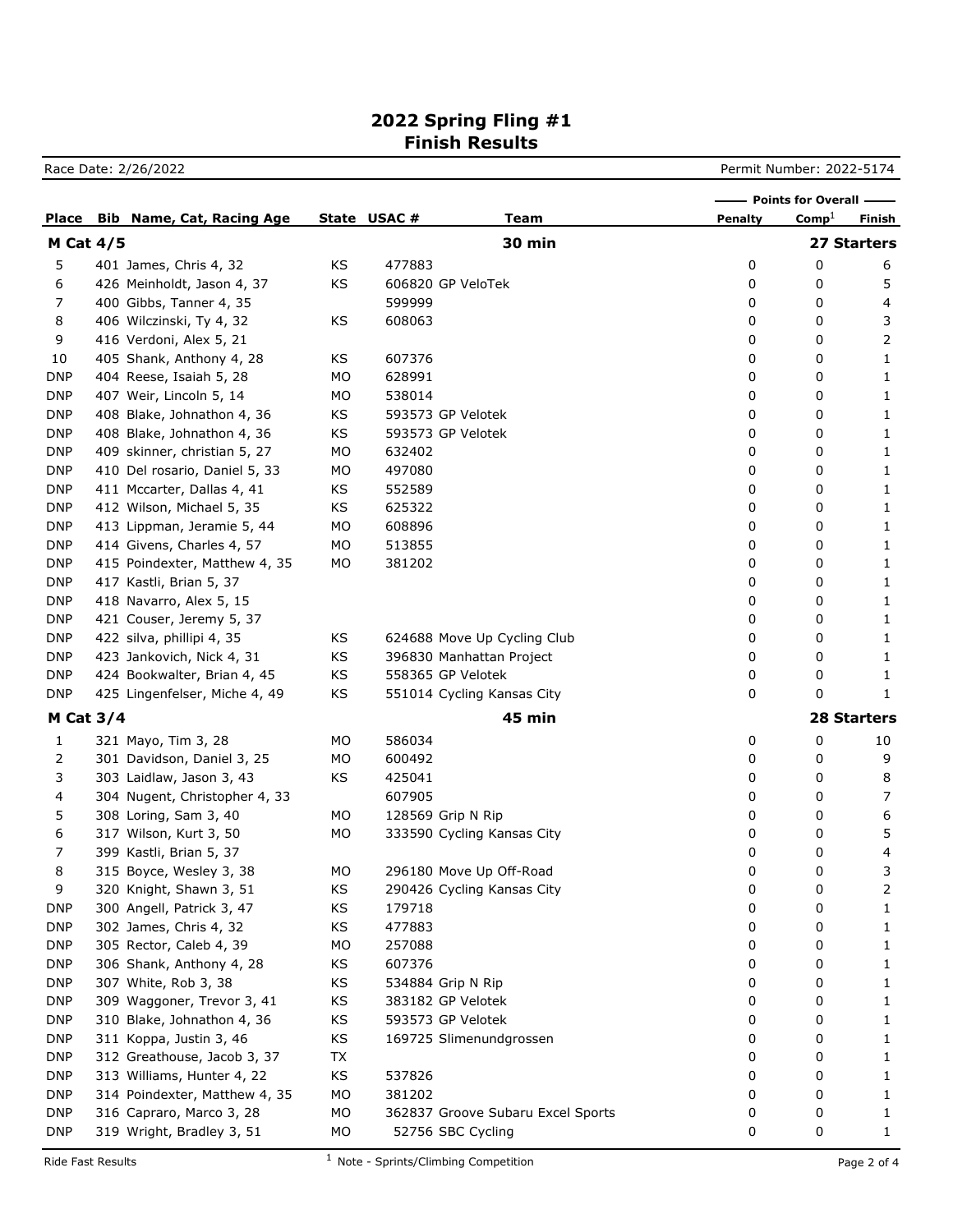Race Date: 2/26/2022 **Permit Number: 2022-5174** 

|                       |                                  |    |             |                                        |                | <b>Points for Overall -</b> |                    |
|-----------------------|----------------------------------|----|-------------|----------------------------------------|----------------|-----------------------------|--------------------|
| Place                 | <b>Bib Name, Cat, Racing Age</b> |    | State USAC# | Team                                   | <b>Penalty</b> | $Comp^{\perp}$              | Finish             |
| M Cat $3/4$           |                                  |    |             | <b>45 min</b>                          |                |                             | <b>28 Starters</b> |
| <b>DNP</b>            | 322 Doyle, Grant 4, 25           | KS |             | 604230 BRBC Blue River Bicycle Club    | 0              | 0                           | 1                  |
| DNP                   | 323 Horn, Mark 3, 49             | KS |             | 301646 KCBC Racing                     | 0              | 0                           | 1                  |
| DNP                   | 324 Steinert, Brandon 3, 36      | KS |             | 480717 GP Velotek                      | 0              | 0                           | 1                  |
| DNP                   | 331 Anderson, Joseph 3, 49       | МO | 290376      |                                        | 0              | 0                           | 1                  |
| DNP                   | 397 Navarro, Alfredo 5, 46       |    |             |                                        | 0              | 0                           | 1                  |
| <b>DNP</b>            | 398 Navarro, Alex 5, 15          |    |             |                                        | 0              | 0                           | 1                  |
|                       | W Cat 4/Novice Cat 5             |    |             | $20$ min                               |                |                             | <b>5 Starters</b>  |
| 1                     | 804 Lingenfelser, Miche 4, 49    | KS |             | 551014 Cycling Kansas City             | 0              | 0                           | 10                 |
| 2                     | 800 Bontrager, Rachael 4, 29     | KS |             | 571438 Rocket City Velosport           | 0              | 0                           | 9                  |
| 3                     | 802 Kasper, Michelle 5, 45       |    |             |                                        | 0              | 0                           | 8                  |
| 4                     | 801 Dye, Janet 5, 68             |    |             |                                        | 0              | 0                           | 7                  |
| 5                     | 803 Zimmerman, Angela 5, 46      |    |             |                                        | 0              | 0                           | 6                  |
| <b>M Novice Cat 5</b> |                                  |    |             | 20 min                                 |                |                             | <b>7 Starters</b>  |
| 1                     | 559 Wilson, Michael 5, 35        | ΚS | 625322      |                                        | 0              | 0                           | 10                 |
| 2                     | 560 Lippman, Jeramie 5, 44       | МO | 608896      |                                        | 0              | 0                           | 9                  |
| 3                     | 558 Reese, Isaiah 5, 28          | МO | 628991      |                                        | 0              | 0                           | 8                  |
| 4                     | 562 Couser, Jeremy 5, 37         |    |             |                                        | 0              | 0                           | 7                  |
| 6                     | 561 Schaeffer, Sawyer 5, 12      | KS | 521693      |                                        | 0              | 0                           | 5                  |
| 7                     | 565 Mccarter, Severin 5, 11      | KS | 553212      |                                        | 0              | 0                           | 4                  |
| <b>DNP</b>            | 563 Zimmerman, Jordan 5, 46      | KS | 633061      |                                        | 0              | 0                           | 1                  |
|                       | M Junior 13-18 Cat 1/2/3/4/5     |    |             | 20 min                                 |                |                             | <b>2 Starters</b>  |
| $\mathbf{1}$          | 260 Hendricks, Coren 3, 18       | МO | 593438      |                                        | 0              | 0                           | 10                 |
| 2                     | 261 Weir, Lincoln 5, 14          | МO | 538014      |                                        | 0              | 0                           | 9                  |
| <b>DNS</b>            | 6 Strickland, Blaine 5, 13       |    |             |                                        | 0              | 0                           | 0                  |
|                       | W Junior 13-18 Cat 1/2/3/4/5     |    |             | 20 min                                 |                |                             | 1 Starters         |
| 1                     | 299 Neil, Hadley 5, 14           | МO | 632140      |                                        | 0              | 0                           | 10                 |
| M Cat $1/2/3$         |                                  |    |             | 55 min                                 |                |                             | <b>25 Starters</b> |
| 1                     | 101 Allison, Michael 1, 30       | ΚS |             | 310330 Work Together Cycling Solutions | 0              | 0                           | 10                 |
| 2                     | 117 Valverde, Garrick 1, 32      | KS | 210225      |                                        | 0              | 0                           | 9                  |
| 3                     | 105 Kielbasa, Craig 2, 28        | KS |             | 394336 South Chicago Wheelmen          | 0              | 0                           | 8                  |
| 4                     | 111 Cheslik, Tyler 1, 24         | МO | 468937      |                                        | 0              | 0                           | 7                  |
| 5                     | 122 Smith, Shadd 1, 51           | ΚS |             | 138402 Work Together Cycling Solutions | 0              | 0                           | 6                  |
| 6                     | 103 Hendricks, Coren 3, 18       | MO | 593438      |                                        | 0              | 0                           | 5                  |
| 7                     | 116 Anderson, Calvin 2, 25       | OK |             | 552740 Logistics 918                   | 0              | 0                           | 4                  |
| 8                     | 110 Woermann, Kent 1, 35         | KS |             | 278173 Move Up Elite Road              | 0              | 0                           | 3                  |
| <b>DNP</b>            | 102 Davidson, Daniel 3, 25       | MO | 600492      |                                        | 0              | 0                           | 1                  |
| <b>DNP</b>            | 104 Henkhaus, William 2, 20      | ΚS |             | 535221 3 Feet Cycling Development      | 0              | 0                           | 1                  |
| <b>DNP</b>            | 106 Laidlaw, Jason 3, 43         | ΚS | 425041      |                                        | 0              | 0                           | 1                  |
| <b>DNP</b>            | 107 Ledbetter, Matt 1, 38        | ΚS |             | 365848 Work Together Cycling Solutions | 0              | 0                           | 1                  |
| <b>DNP</b>            | 108 White, Rob 3, 38             | ΚS |             | 534884 Grip N Rip                      | 0              | 0                           | 1                  |
| <b>DNP</b>            | 109 Loring, Sam 3, 40            | MO |             | 128569 Grip N Rip                      | 0              | 0                           | 1                  |
| <b>DNP</b>            | 112 Hendricks, Chris 3, 47       | MO |             | 593373 Quantum Racing Development      | 0              | 0                           | 1                  |
| <b>DNP</b>            | 114 Behrens, Corey 2, 40         | ΚS | 240426      |                                        | 0              | 0                           | 1                  |
| <b>DNP</b>            | 115 Jansen, Tim 2, 44            | KS |             | 356617 GP VeloTek                      | 0              | 0                           | 1                  |
| <b>DNP</b>            | 118 Peterson, Will 2, 34         | KS |             | 489826 GP Velotek                      | 0              | 0                           | 1                  |